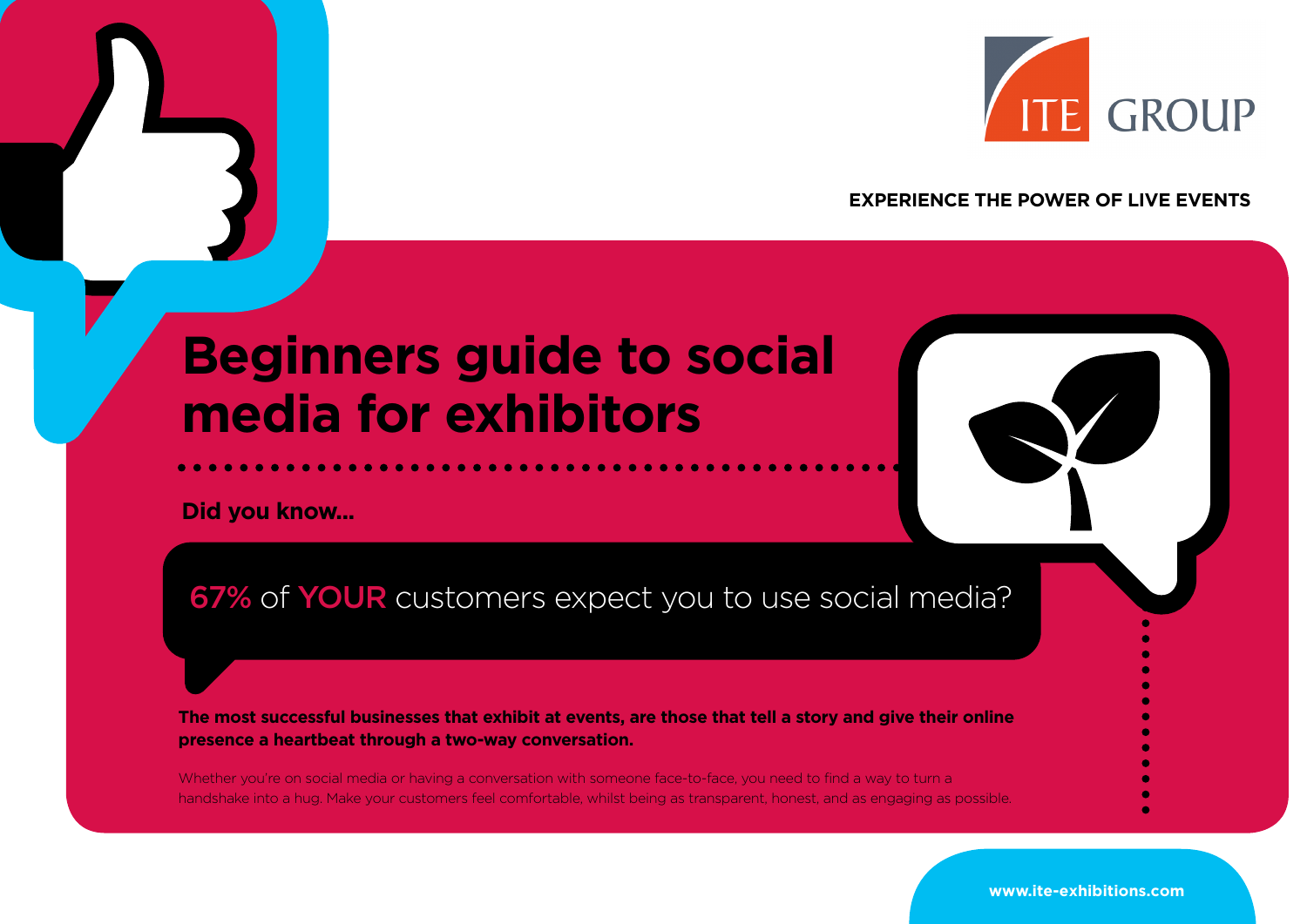

## **Choose the right network for you:** 18-24 25-34 35-44 45-54 55-64 65+ **Snapchat Vine Tumblr Instragram Twitter Google+ Facebook Pinterest LinkedIn Age distribution at the top social networks** % of users in each age group - US data - Users aged 18 and over - December 2014

**www.ite-exhibitions.com**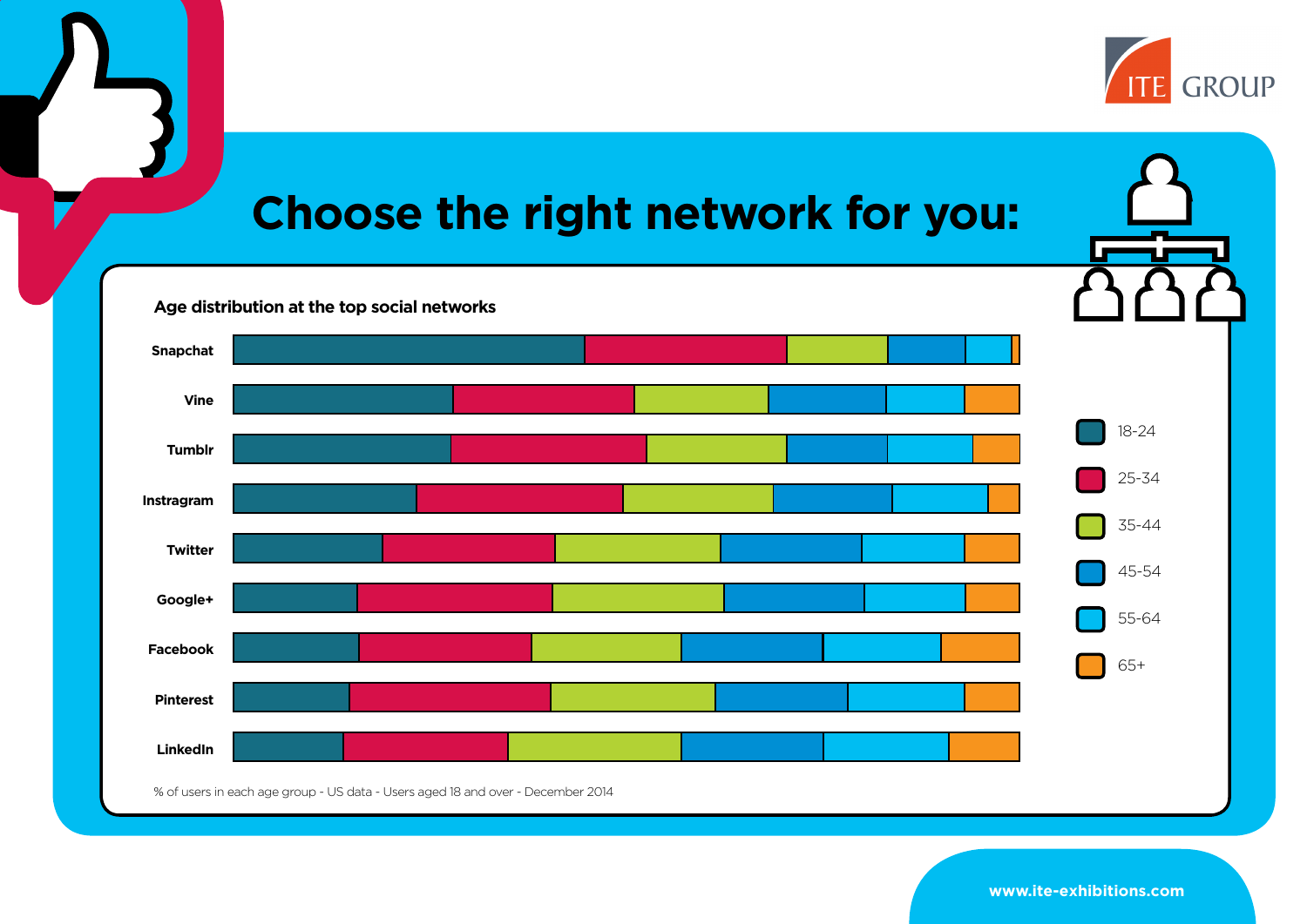

# **Social Media Explained:**

**How can you promote your event presence on social media?**